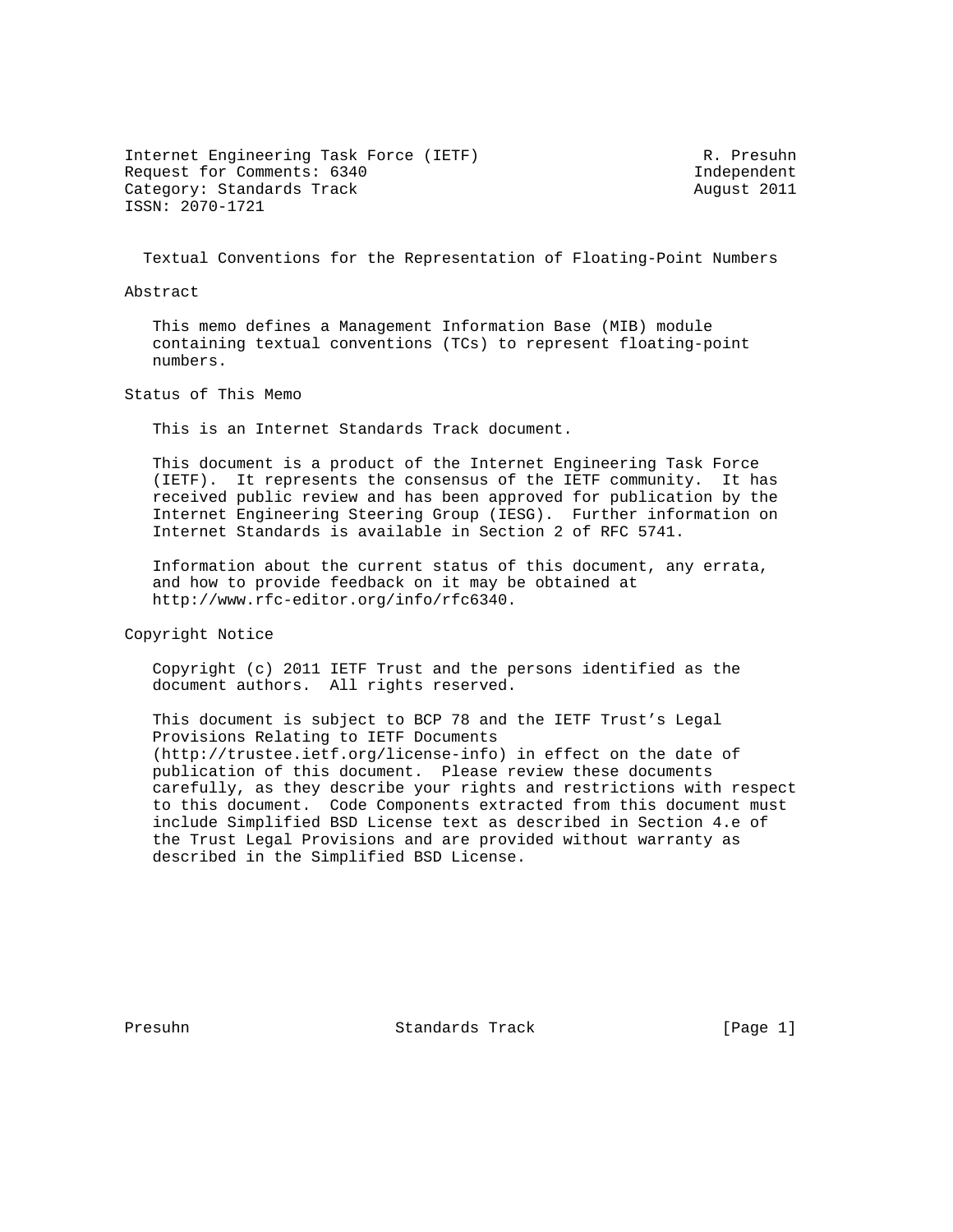Table of Contents

|  | 2. The Internet-Standard Management Framework 3 |  |
|--|-------------------------------------------------|--|
|  |                                                 |  |
|  |                                                 |  |
|  | 4.1. MIB Modules Required for IMPORTS  4        |  |
|  | 4.2. Documents Required for REFERENCE Clauses 4 |  |
|  |                                                 |  |
|  |                                                 |  |
|  |                                                 |  |
|  |                                                 |  |
|  |                                                 |  |
|  |                                                 |  |
|  |                                                 |  |
|  |                                                 |  |

## 1. Introduction

 This memo defines textual conventions for the representation of floating-point numbers. All of these definitions are in terms of the IEEE "Standard for Floating-Point Arithmetic", IEEE 754-2008 [IEEE.754.2008].

 The IEEE "Standard for Floating-Point Arithmetic", IEEE 754-2008 [IEEE.754.2008], provides for a variety of interchange formats for floating-point numbers. The need for three of these, namely

- o 32-bit,
- o 64-bit,
- o 128-bit,

 has been recognized in network management. For example, Section 4.2.3 of the SMIng Objectives [RFC3216] elaborates the need for these three floating-point data types in network management protocols.

 The selection of a floating-point format involves many considerations and trade-offs. For an introduction to the fundamentals of floating point representations see Chapter 4 of [KNUTH]; for a discussion of these issues specifically with respect to the IEEE formats, see [GOLDBERG].

 All of these textual conventions employ the binary interchange format defined in [IEEE.754.2008]. Specifically, this means that for all of them, the highest-order bit of the first byte is the sign bit, with the remaining bits of the octet string corresponding to the exponent and fraction parts, in network byte order.

Presuhn Standards Track [Page 2]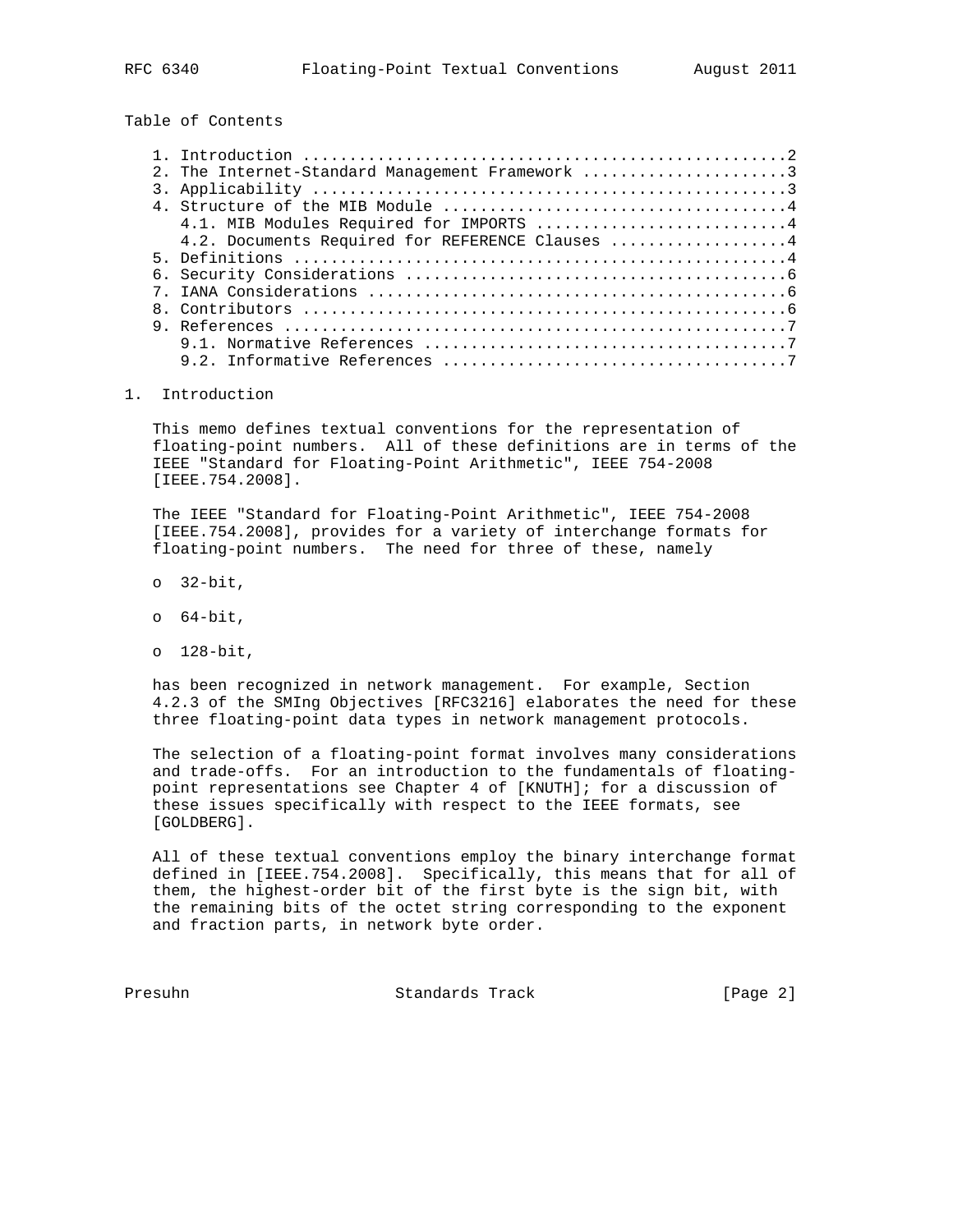## 2. The Internet-Standard Management Framework

 For a detailed overview of the documents that describe the current Internet-Standard Management Framework, please refer to section 7 of RFC 3410 [RFC3410].

 Managed objects are accessed via a virtual information store, termed the Management Information Base or MIB. MIB objects are generally accessed through the Simple Network Management Protocol (SNMP). Objects in the MIB are defined using the mechanisms defined in the Structure of Management Information (SMI). This memo specifies a MIB module that is compliant to the SMIv2, which is described in STD 58, RFC 2578 [RFC2578], STD 58, RFC 2579 [RFC2579] and STD 58, RFC 2580 [RFC2580].

3. Applicability

 The following list highlights some of the issues MIB designers need to consider when deciding whether to employ these textual conventions:

- o Floating-point numbers are useful if the number space needs to cover a large dynamic range. For number spaces with a limited range, fixed-point numbers can be more efficient and more precise.
- o Floating-point numbers are typically the wrong answer for data that is truly decimal or can be handled adequately by re-thinking the units and representing the scaled numbers as integers.
- o The SNMP "lexicographical" ordering for INDEX objects using these floating-point textual conventions will simply be that of the octet strings corresponding to the floating-point representations, which will not always reflect the numerical ordering of the corresponding floating-point values. Even if MIB designers take this into account, users might still find the results of a MIB "walk" surprising. Consequently, it is suggested that whenever one of these textual conventions is used for an INDEX object, that the DESCRIPTION clause should provide some warning.
- o Embedded systems sometimes lack floating-point support, which can complicate the implementation of MIB objects using floating-point numbers.
- o In choosing from among the types defined in this memo, MIB designers need to consider both the range and the precision needed, as well as recognize that it could be inefficient to use, for example, Float128TC when Float64TC would do.

Presuhn Standards Track [Page 3]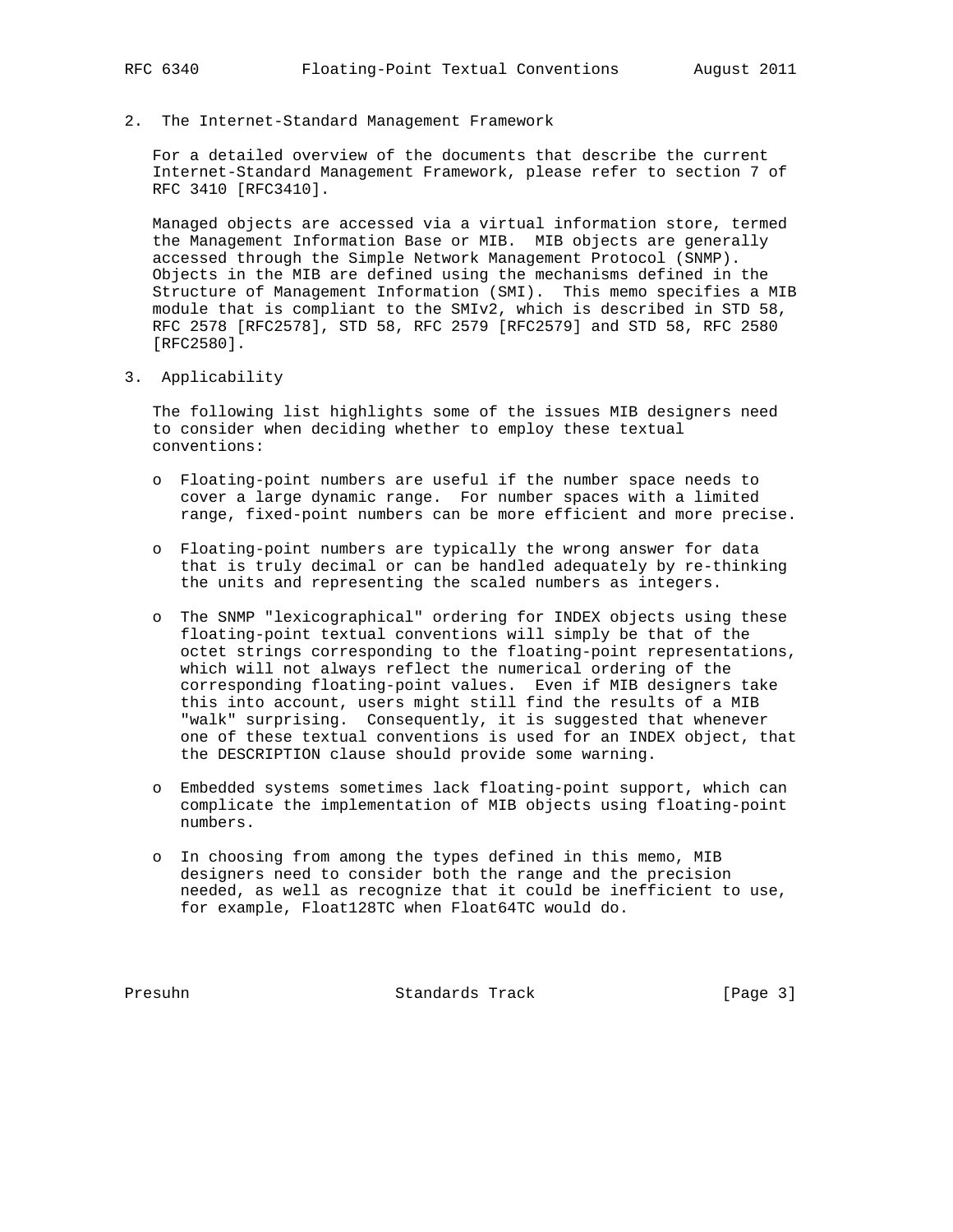- o Since these textual conventions are defined in terms of the OCTET STRING type, the SMI's mechanisms for formally setting range constraints are not available. MIB designers using these textual conventions will need to use DESCRIPTION clauses to spell out any applicable range constraints beyond those implied by the underlying IEEE types.
- o Whenever these textual conventions are used in a MIB module, the associated DESCRIPTION clause will need to clearly specify whether denormalized numbers, NaNs ("not a number") or infinities are permitted, along with any special semantics associated with these cases. This is especially important for writeable objects.
- 4. Structure of the MIB Module

 This MIB module defines three textual conventions. It defines no MIB objects.

4.1. MIB Modules Required for IMPORTS

This MIB module employs definitions from [RFC2578] and [RFC2579].

4.2. Documents Required for REFERENCE Clauses

 This MIB module contains REFERENCE clauses making reference to IEEE 754-2008 [IEEE.754.2008].

5. Definitions

FLOAT-TC-MIB DEFINITIONS ::= BEGIN

 IMPORTS MODULE-IDENTITY, mib-2 FROM SNMPv2-SMI -- RFC 2578  $FROM$  SNMPv2-TC; -- RFC 2579

 floatTcMIB MODULE-IDENTITY LAST-UPDATED "201107270000Z" -- July 27, 2011 ORGANIZATION "IETF OPSAWG Working Group" CONTACT-INFO "WG Email: opsawg@ietf.org

> Editor: Randy Presuhn randy\_presuhn@mindspring.com"

 DESCRIPTION "Textual conventions for the representation of floating-point numbers.

Presuhn Standards Track [Page 4]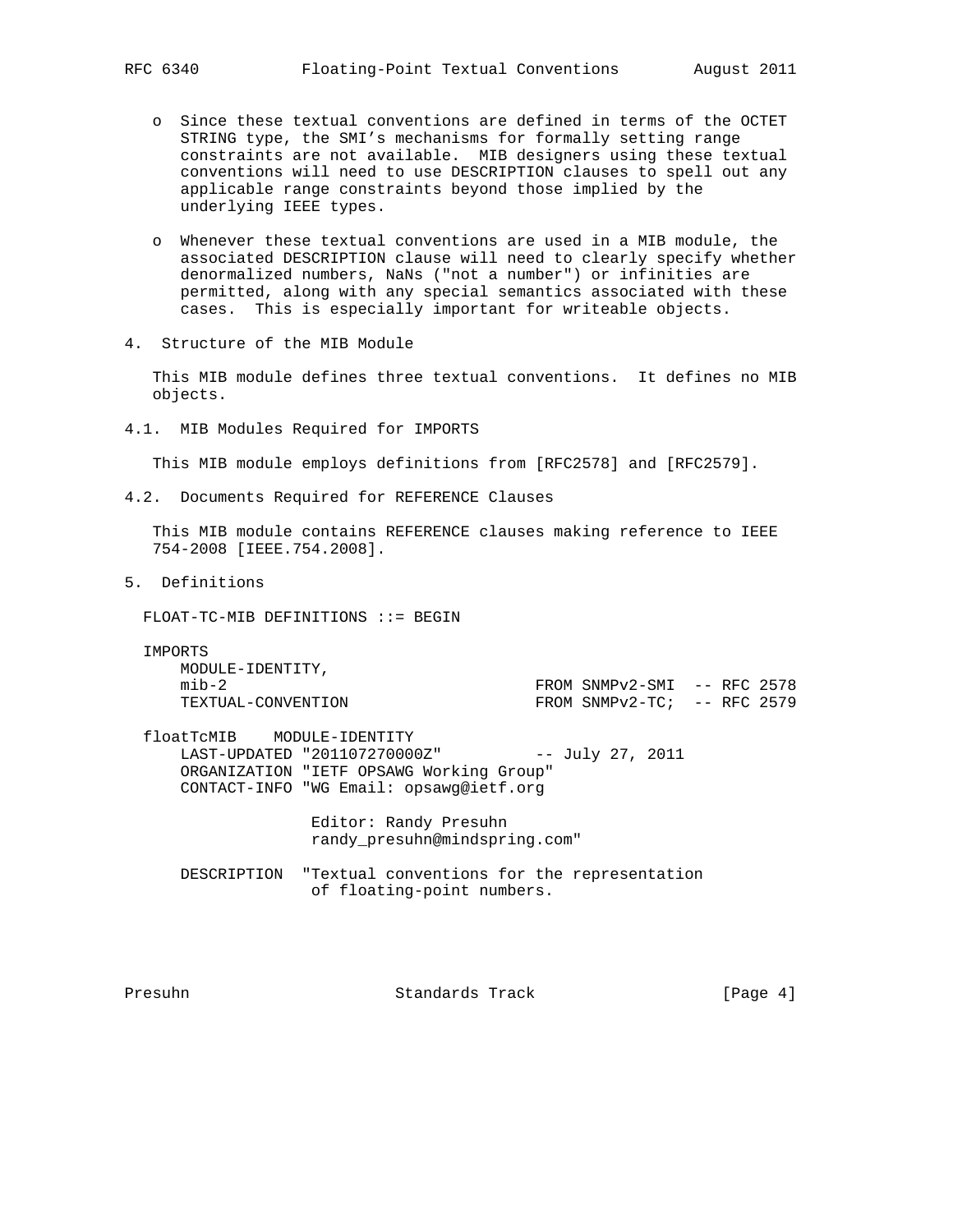Copyright (c) 2011 IETF Trust and the persons identified as authors of the code. All rights reserved.

 Redistribution and use in source and binary forms, with or without modification, is permitted pursuant to, and subject to the license terms contained in, the Simplified BSD License set forth in Section 4.c of the IETF Trust's Legal Provisions Relating to IETF Documents (http://trustee.ietf.org/license-info).

 This version of this MIB module is part of RFC 6340; see the RFC itself for full legal notices."

 REVISION "201107270000Z" -- July 27, 2011 DESCRIPTION "Initial version, published as RFC 6340."  $::=$  { mib-2 201 }

Float32TC ::= TEXTUAL-CONVENTION

| STATUS    | current                                                   |
|-----------|-----------------------------------------------------------|
|           | DESCRIPTION "This type represents a 32-bit (4-octet) IEEE |
|           | floating-point number in binary interchange format."      |
| REFERENCE | "IEEE Standard for Floating-Point Arithmetic,             |
|           | Standard 754-2008"                                        |
| SYNTAX    | OCTET STRING (SIZE(4))                                    |

 Float64TC ::= TEXTUAL-CONVENTION STATUS current DESCRIPTION "This type represents a 64-bit (8-octet) IEEE floating-point number in binary interchange format."

- REFERENCE "IEEE Standard for Floating-Point Arithmetic, Standard 754-2008"
	- SYNTAX OCTET STRING (SIZE(8))

|           | $F$ loat128TC ::= TEXTUAL-CONVENTION                        |
|-----------|-------------------------------------------------------------|
| STATUS    | current                                                     |
|           | DESCRIPTION "This type represents a 128-bit (16-octet) IEEE |
|           | floating-point number in binary interchange format."        |
| REFERENCE | "IEEE Standard for Floating-Point Arithmetic,               |
|           | Standard 754-2008"                                          |
| SYNTAX    | OCTET STRING (SIZE(16))                                     |

END

Presuhn Standards Track [Page 5]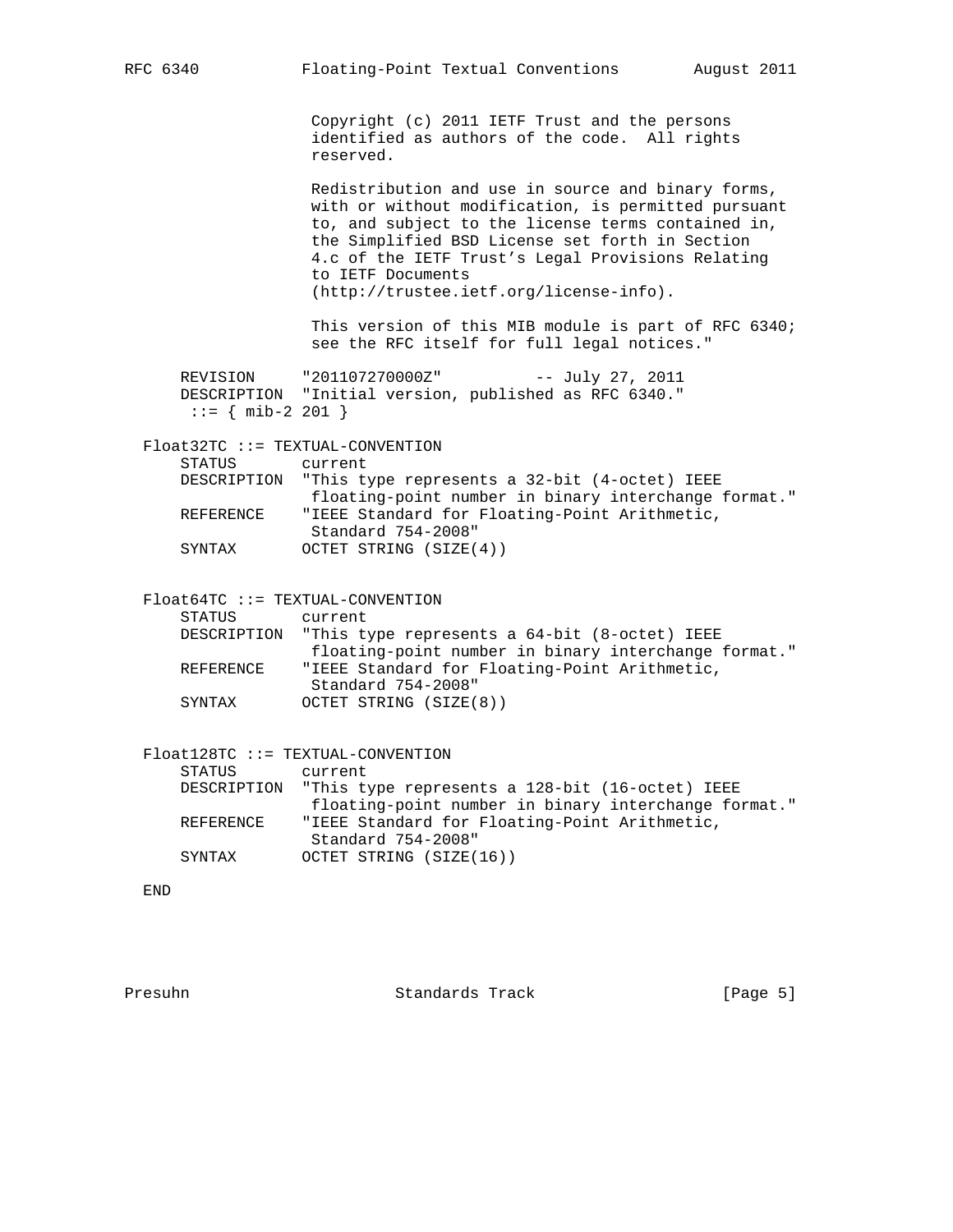6. Security Considerations

 This module does not define any management objects. Instead, it defines a set of textual conventions that can be used by other MIB modules to define management objects.

 Meaningful security considerations can only be written in the MIB modules that define management objects. Therefore, this memo has no impact on the security of the Internet.

7. IANA Considerations

 The MIB module in this document uses the following IANA-assigned OBJECT IDENTIFIER value recorded in the SMI Numbers registry:

| Descriptor | OBJECT IDENTIFIER value |
|------------|-------------------------|
|            |                         |
| floatTcMIB | $\{$ mib-2 201          |

8. Contributors

 The following people provided helpful comments during the development of this document:

- o Andy Bierman
- o Martin Duerst
- o Alfred Hoenes
- o Juergen Quittek
- o Juergen Schoenwaeder
- o Dave Shield
- o Robert Story

Presuhn Standards Track [Page 6]